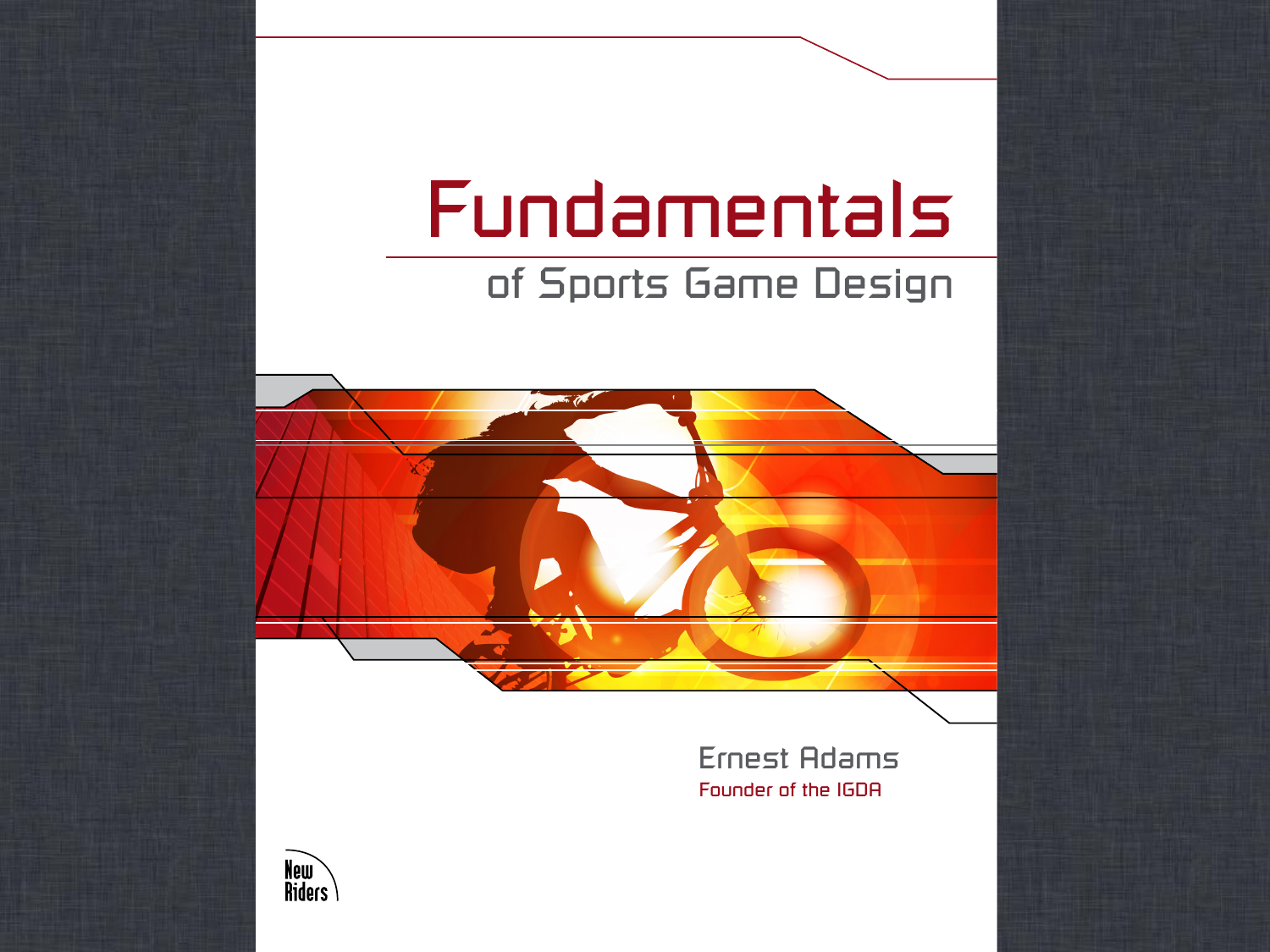

*Ernest Adams*

#### **About the Author**

Ernest Adams is a game design consultant and part-time professor at the University of Uppsala Campus Gotland in Sweden. He lives in England and holds a Ph.D. in computer science from Teesside University for his contributions to the field of interactive storytelling. Dr. Adams has worked in the interactive entertainment industry since 1989, and he founded the International Game Developers' Association in 1994. He was most recently employed as a lead designer at Bullfrog Productions, and for several years before that he was the audio/video producer on the *Madden NFL* line of football games at Electronic Arts. His professional website is at [www.designersnotebook.com.](www.designersnotebook.com)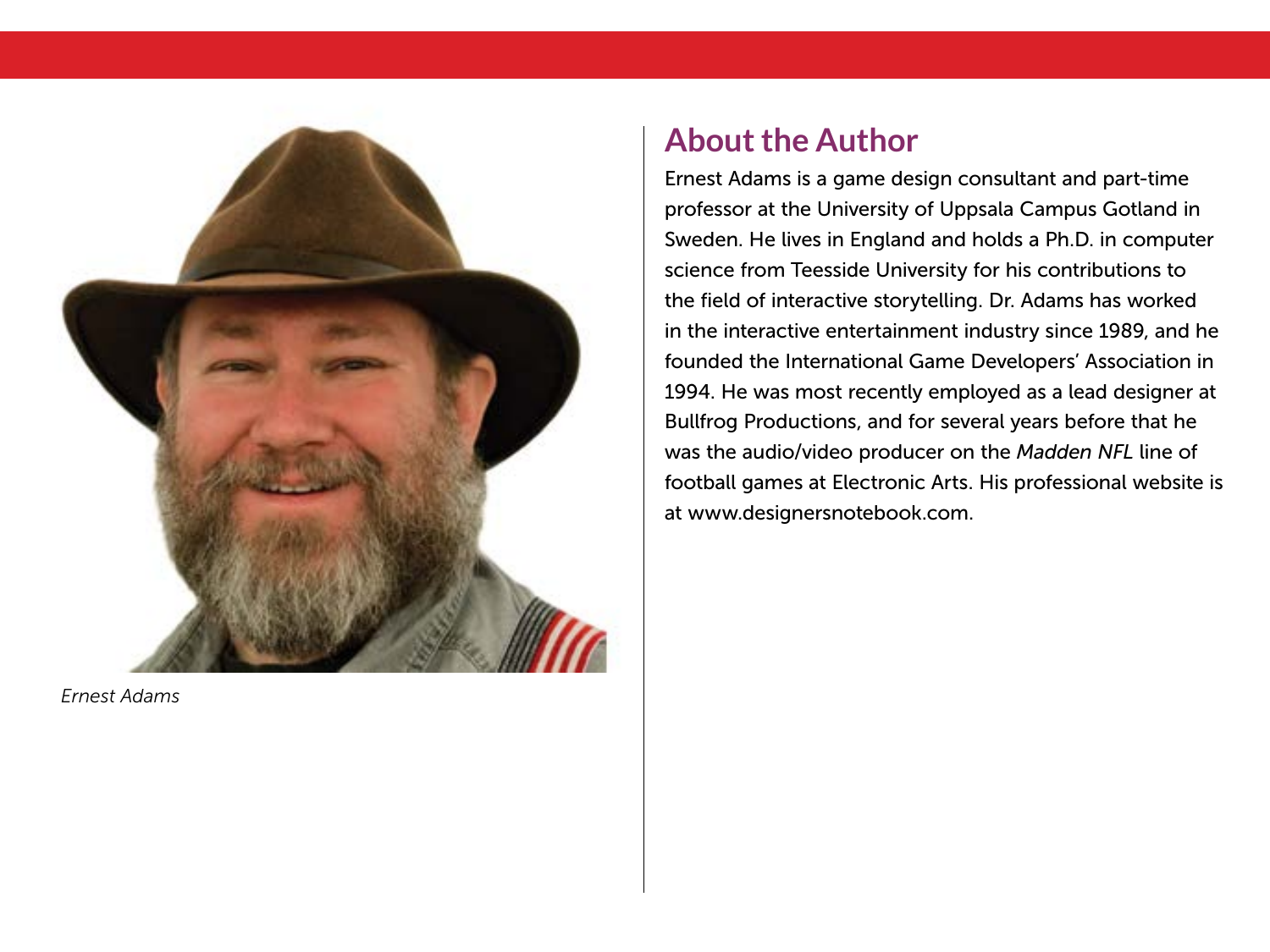### <span id="page-2-0"></span>TABLE OF CONTENTS

# Fundamentals of Sports Game Design

# **[Introduction](#page-5-0)**

[What are Sports Games?..........................................................7](#page-6-0)

## **[Game Features](#page--1-0)**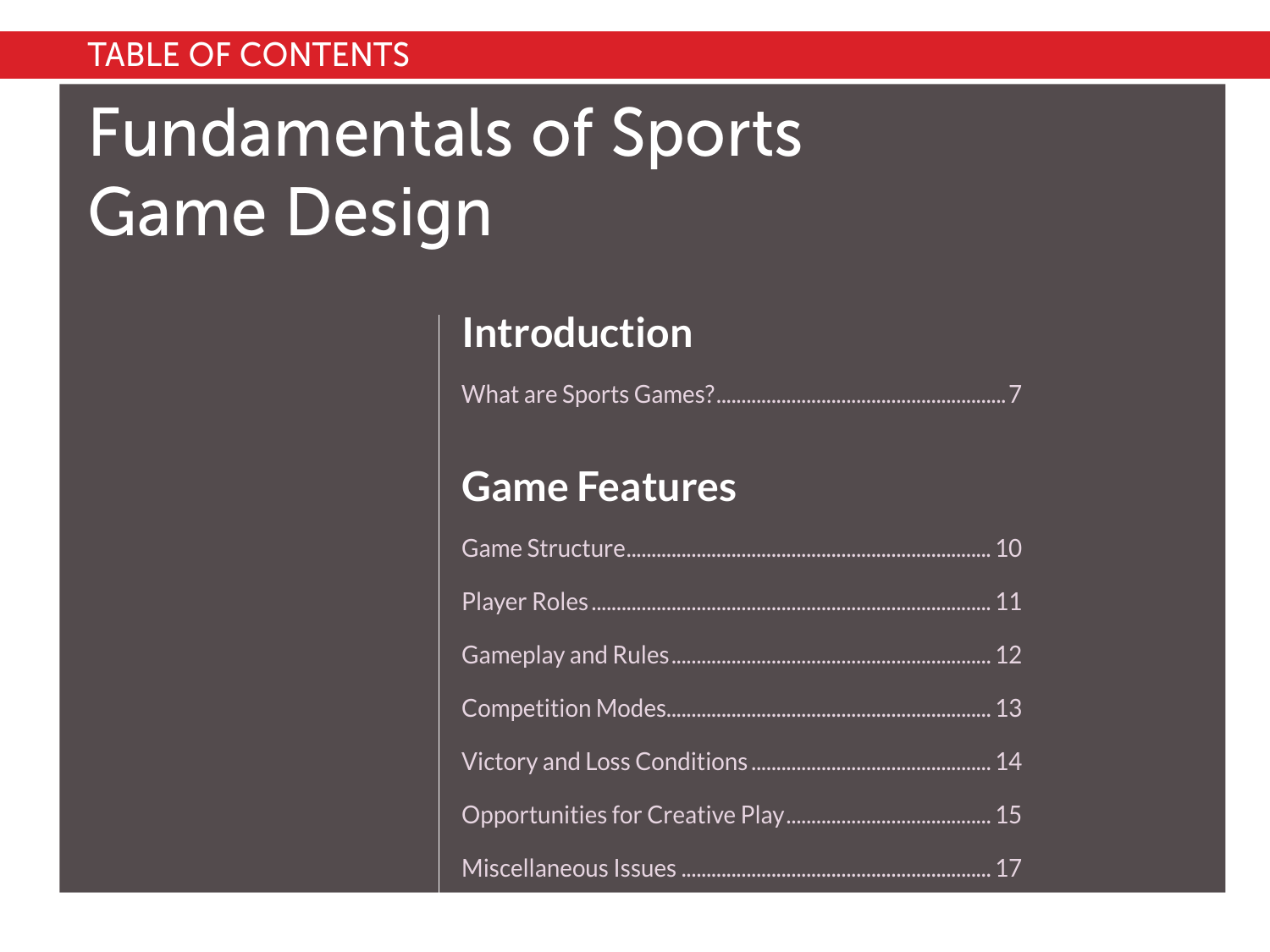## **[Core Mechanics](#page--1-0)**

# **[The Game World](#page--1-0)**

| Licenses, Trademarks, and Publicity Rights 34 |  |
|-----------------------------------------------|--|
|                                               |  |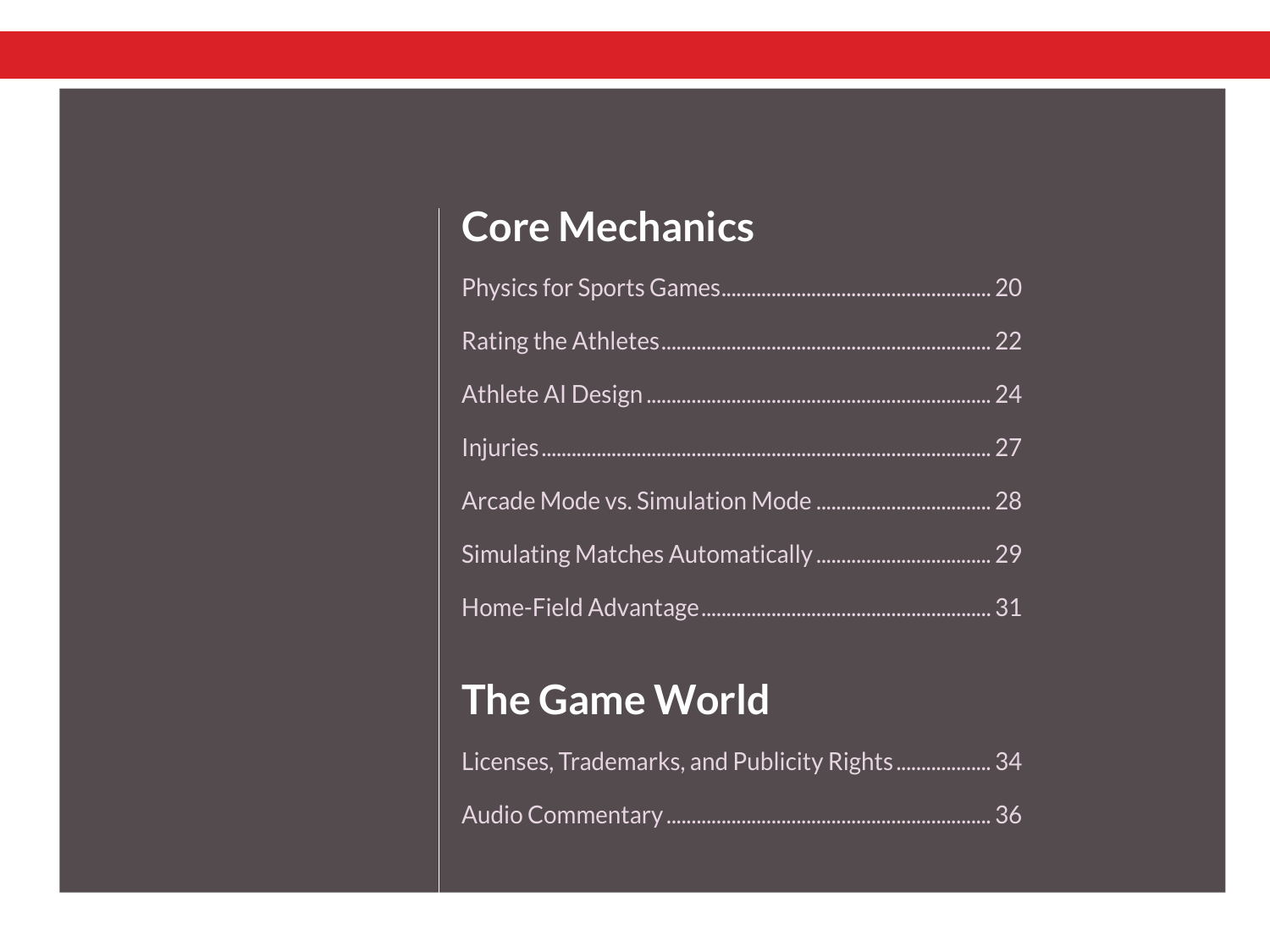# <span id="page-4-0"></span>**[The Presentation Layer](#page-7-0)**

# **[Summary](#page--1-0)**

| About the Fundamentals of Game Design E-books48 |  |
|-------------------------------------------------|--|

|--|--|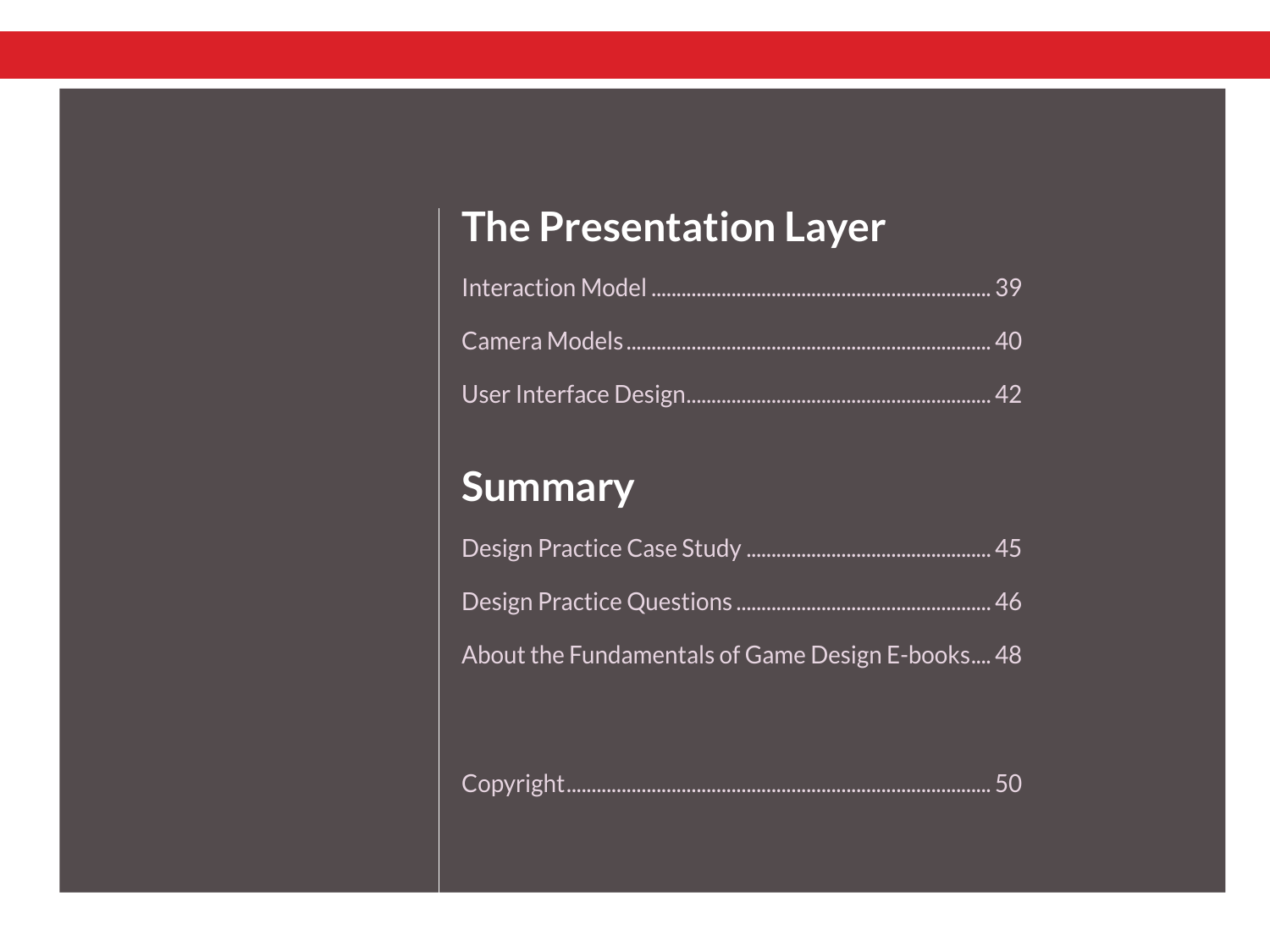# <span id="page-5-0"></span>[Introduction](#page-2-0)

This book discusses how the principles of game design apply to sports games. We'll begin by formally defining sports games and then address in detail the features that characterize them. We'll also talk about the legal issues you'll encounter if you make a game with a team or league license. Most of the book is dedicated to the structure of sports games: the types of gameplay, the problems of mapping actions to user input devices, and the design of athlete AIs for a rewarding experience. For a designer, sports games offer the unique challenge of simulating a well-known sport while at the same time modifying its mechanics to work with the video game hardware their players are using.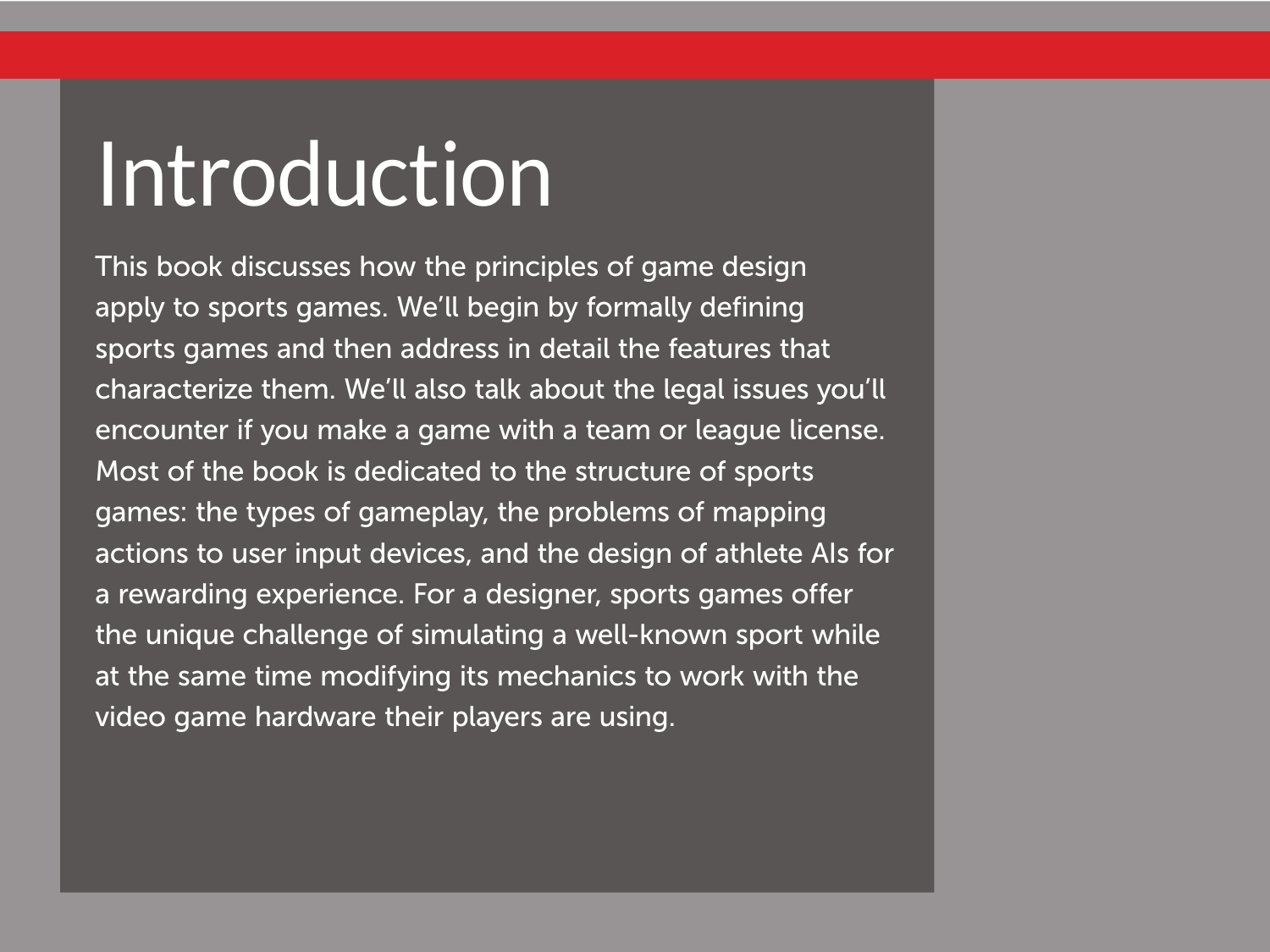# <span id="page-6-0"></span>**[What are Sports Games?](#page-2-0)**

Sports games create a special challenge for the game designer. So many people play or watch sports that they come to a video game with high expectations about what the game will be like, and a designer must learn to meet those expectations. Sports games are one of the most popular genres in all of video gaming, and a well-tuned game can turn into a highly enjoyable—and profitable product line.

Unlike most other games, which take place in a world the player knows little about, sports games simulate a world the player knows a lot about: sporting events as they are in real life. No one has ever really led an army of elves into combat, and only a small number of people know how it feels to fly an F-16 fighter jet, but a great many people know what professional football looks like and how the game is played. Sports games encourage direct comparison with the real world.

Not all sports games are ultrarealistic, of course. Some, such as *FootLOL: Epic Fail League,* are fantasy games even though they are based on real sports. Others, such as *Deca Sports Extreme,* simplify a sport and deliberately make it more extreme for dramatic purposes. Most of these kinds of games are designed to appeal to the casual player,

who might not know much about the real sport or want a complex experience. But for dedicated fans, the game must be a reasonably accurate depiction of the real thing, and fans will see any deviation as a flaw.

In addition to games based on a single sport, the industry offers many titles that are compilations of multiple sports, such as *Wii Sports.* These tend to simulate sports with simpler rules, such as tennis, archery, or Olympic field events. These are popular as multiplayer local games.

#### Sports Games

Sports games simulate some aspect of a real or imaginary athletic sport, whether it is playing in matches, managing a team or career, or both. Match play uses physical and strategic challenges; the management challenges are chiefly economic.

This book discusses athletic sports, as opposed to sports such as motor racing. Although racing games are often sold in the sports category, from a design standpoint, they really belong in the *Fundamentals of Vehicle Simulation Design* e-book, which you can find more about at [www.peachpit.](www.peachpit.com/ernestadams) [com/ernestadams.](www.peachpit.com/ernestadams)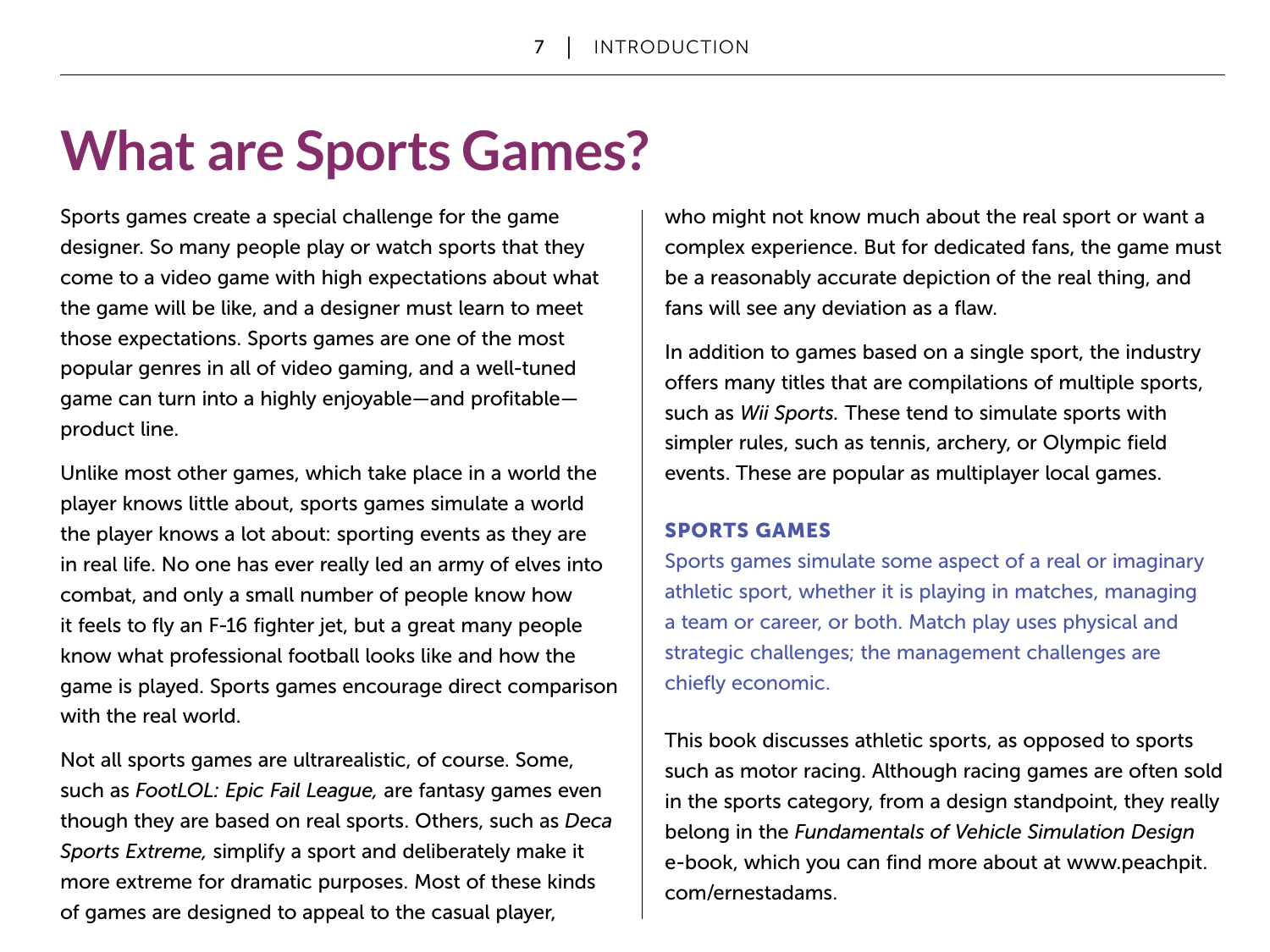# <span id="page-7-0"></span>[The Presentation](#page-4-0) **Layer**

Sports games offer some of the most beautifully realistic graphics and audio of any genre, and their presentation features borrow heavily from those seen on television. TV sports presentations have their own particular look and feel, which change from time to time, and many game art directors take their cue from them. Don't copy them exactly however; the looks of TV sports presentations are copyrighted.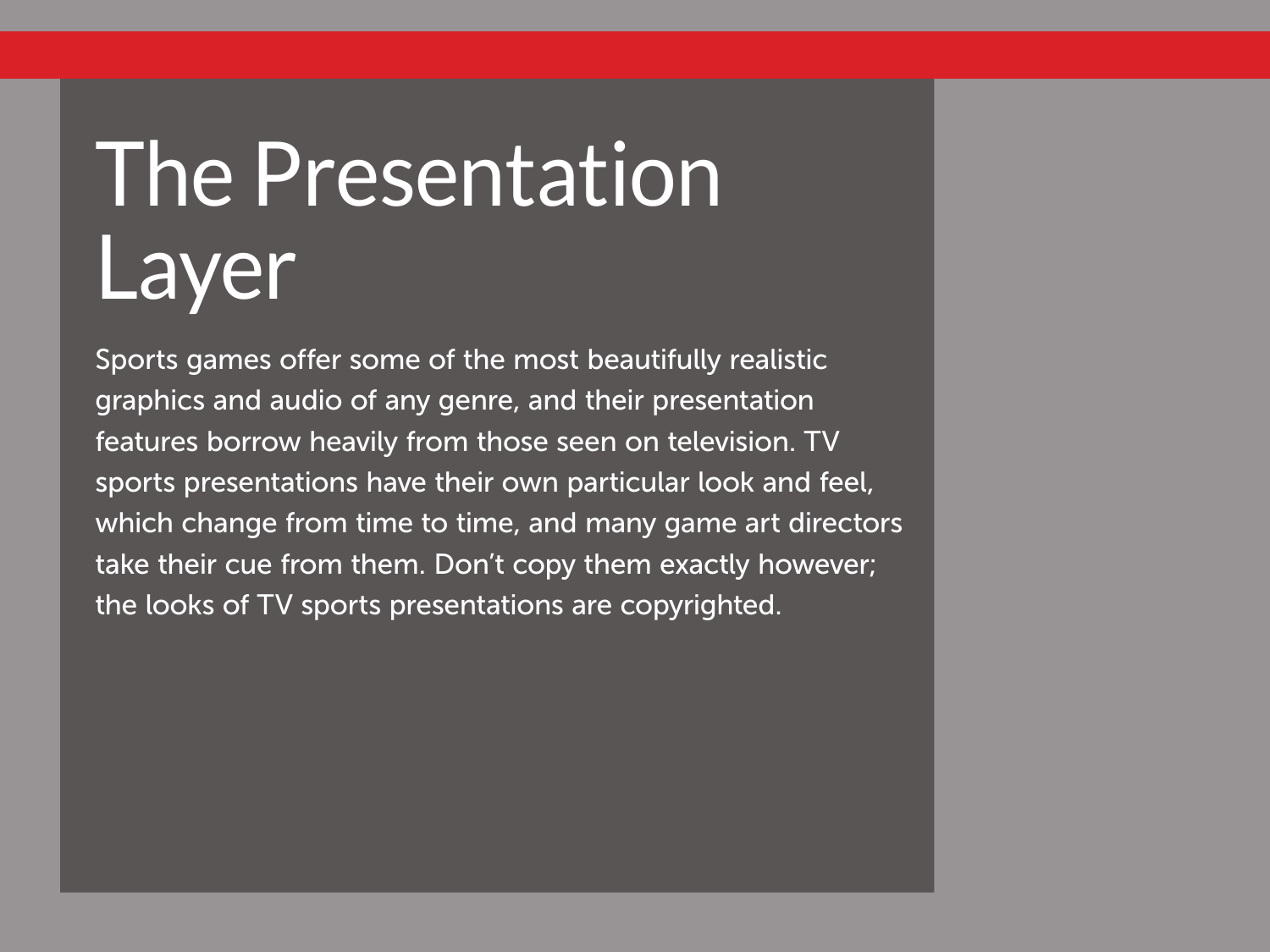# <span id="page-8-0"></span>**[Interaction Model](#page-4-0)**

The interaction model in sports games varies considerably depending on the sport, but in most cases, the player controls an avatar who is an athlete in the match. In one-on-one sports such as tennis, this is straightforward, but in team sports, the player's control typically switches automatically from one athlete to another as the focus of play changes. In basketball games, for example, control switches to the athlete who has the ball. If the player's team is on defense, most games allow the player to choose which athlete to control and allow him to switch quickly from one athlete to another as conditions change. This often requires significant changes to the user interface as play progresses; the functions of the buttons have to change if the player assumes control of an athlete with a specialized function—for example, switching from the thrower to a sweeper in curling after delivering the rock.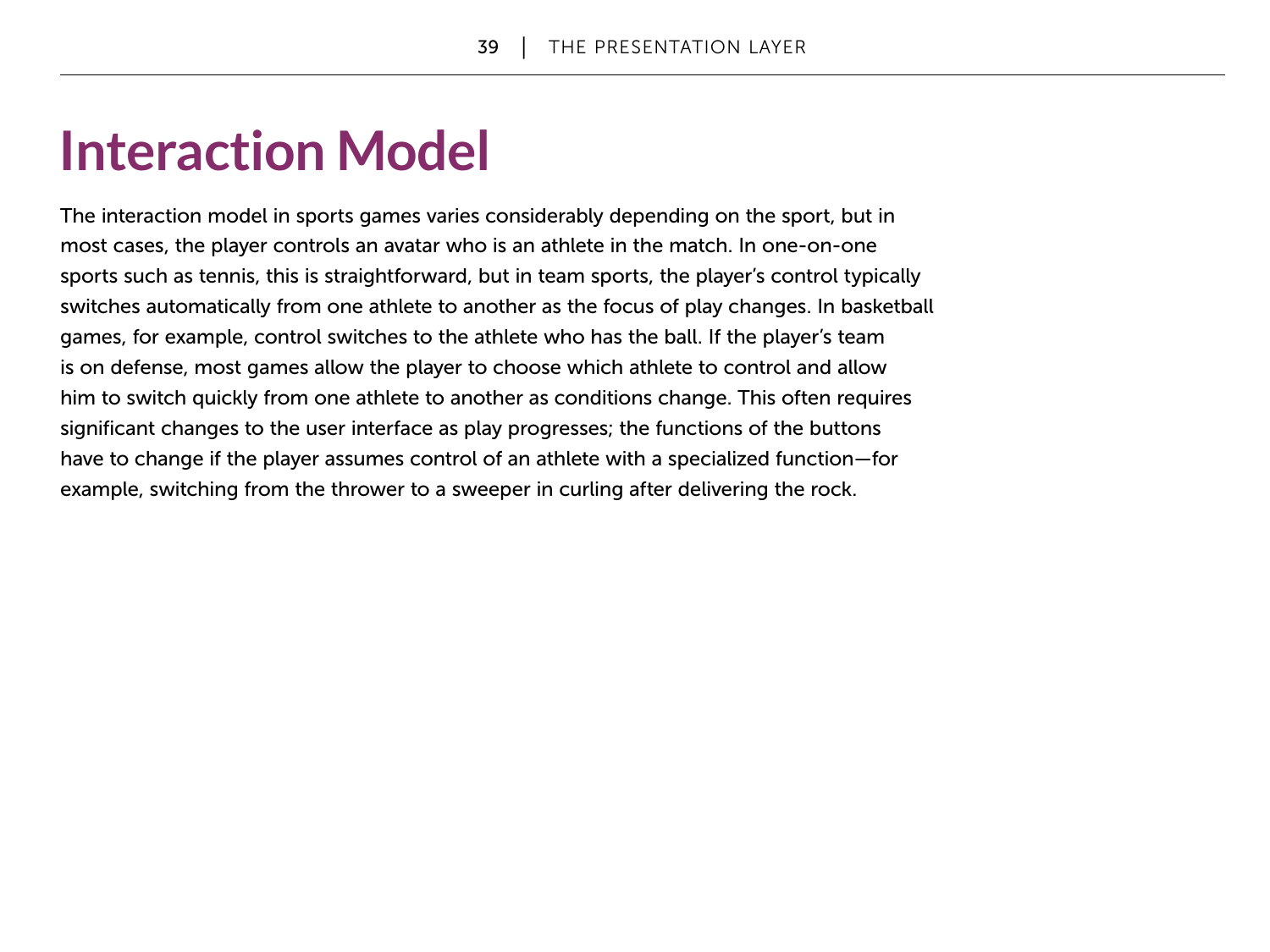# <span id="page-9-0"></span>**[Camera Models](#page-4-0)**

In one-on-one sports games or individual competitions, such as gymnastics or diving, the camera model is seldom difficult to manage. Choose a spot where the camera gives a clear view of the athletes and where their movements and activities will map neatly onto the machine's input devices. As a general rule, you shouldn't do sports games in the first person. A lot of the fun of watching a sport is in seeing the athletes exercise their skills. For example, you could make a tennis game in the first person, but you wouldn't get to see your athlete playing tennis, and you might not even get to see your racket hit the ball. An overhead perspective, with your tennis player at the bottom of the screen and your opponent at the top, presents a much more natural view and lets you see both athletes running, jumping, serving, and so on.

#### NOTE:

Some angles don't work at all. American football is almost unplayable from a sideline view because too many athletes block the player's view of other athletes, and he can't see gaps in the line.

Managing the camera for a team game is trickier, particularly when the focus of attention moves from place to place. With most soccerlike games, an end view or a side view, from a somewhat elevated position, works best. With large fields, you won't be able to get the whole field on the screen, so you'll need to design an intelligent camera that follows the ball.

Sports in which actions take place at widely separated locations pose a special challenge in choosing a perspective. In most sports, the action takes place around one focal point: the leader of a race, the ball in most ballgames, the skier on the slope. Sports such as baseball and cricket, however, offer two focal points: on the ball and on the runners. In baseball, the two focal points can be separated by as much as 400 feet. You can't show both the runners and the ball without zooming out to a blimp view so high that it's difficult to see anything clearly.

Most baseball video games use graphical overlays to show what's going on: The camera follows the ball, but a small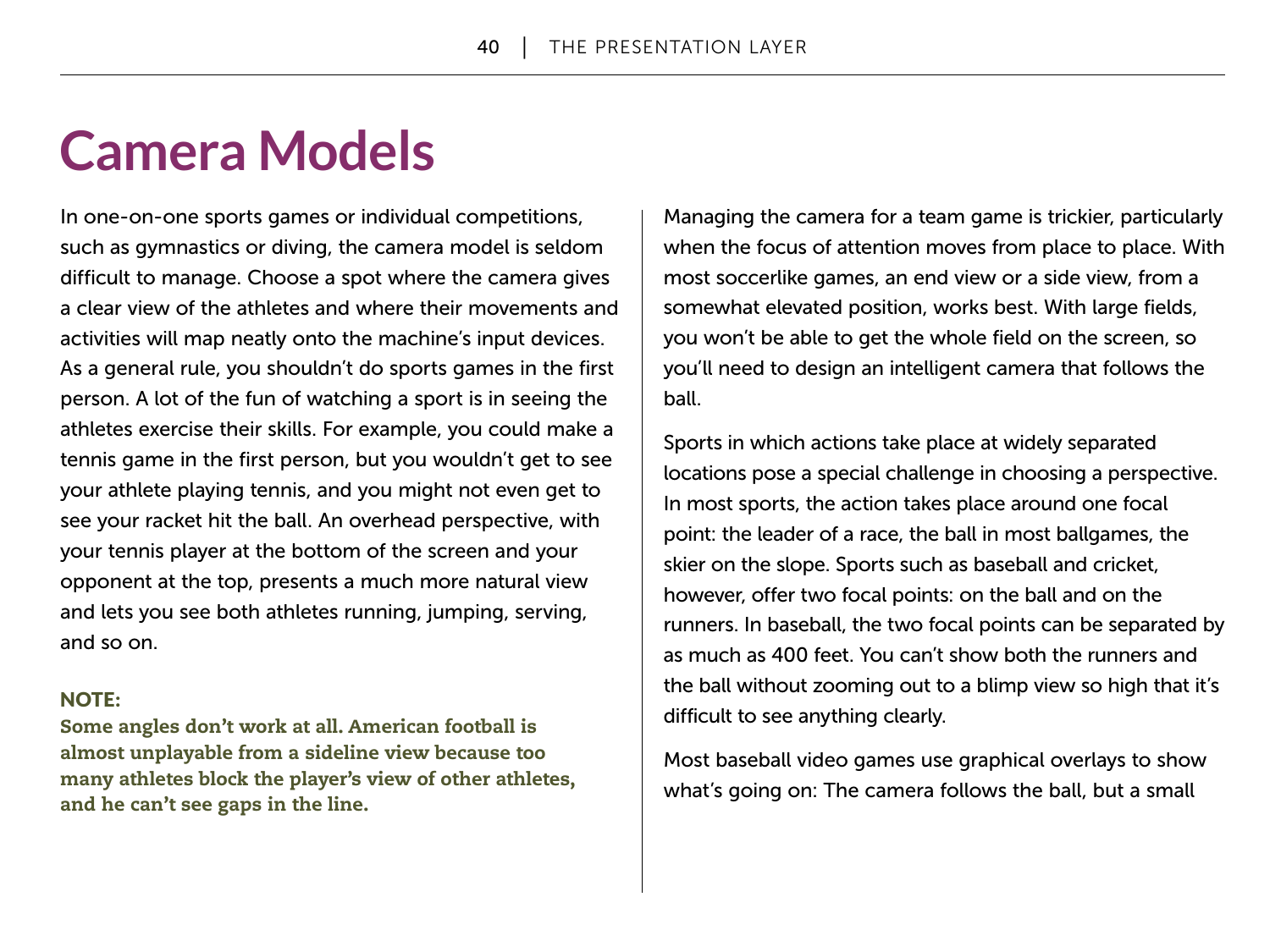diagram of the baseball diamond in one corner of the screen shows the positions of the runners, often indicated by colored dots. When a runner reaches a base, his dot changes color to indicate that he is safe. The player controlling the fielders watches the main screen, and the one controlling the runners watches the diagram (keeping one eye on the main screen to see if the ball is coming). Others include picture-in-picture images of the baserunners as well (see Figure 4). Because cricket uses only two stumps instead of four bases, this arrangement works even better.



Figure 4 *The pitcher's view in Major League Baseball 2K11. Note the inset showing the baserunner's position as a yellow circle on the diamond and the small window showing the runner himself.*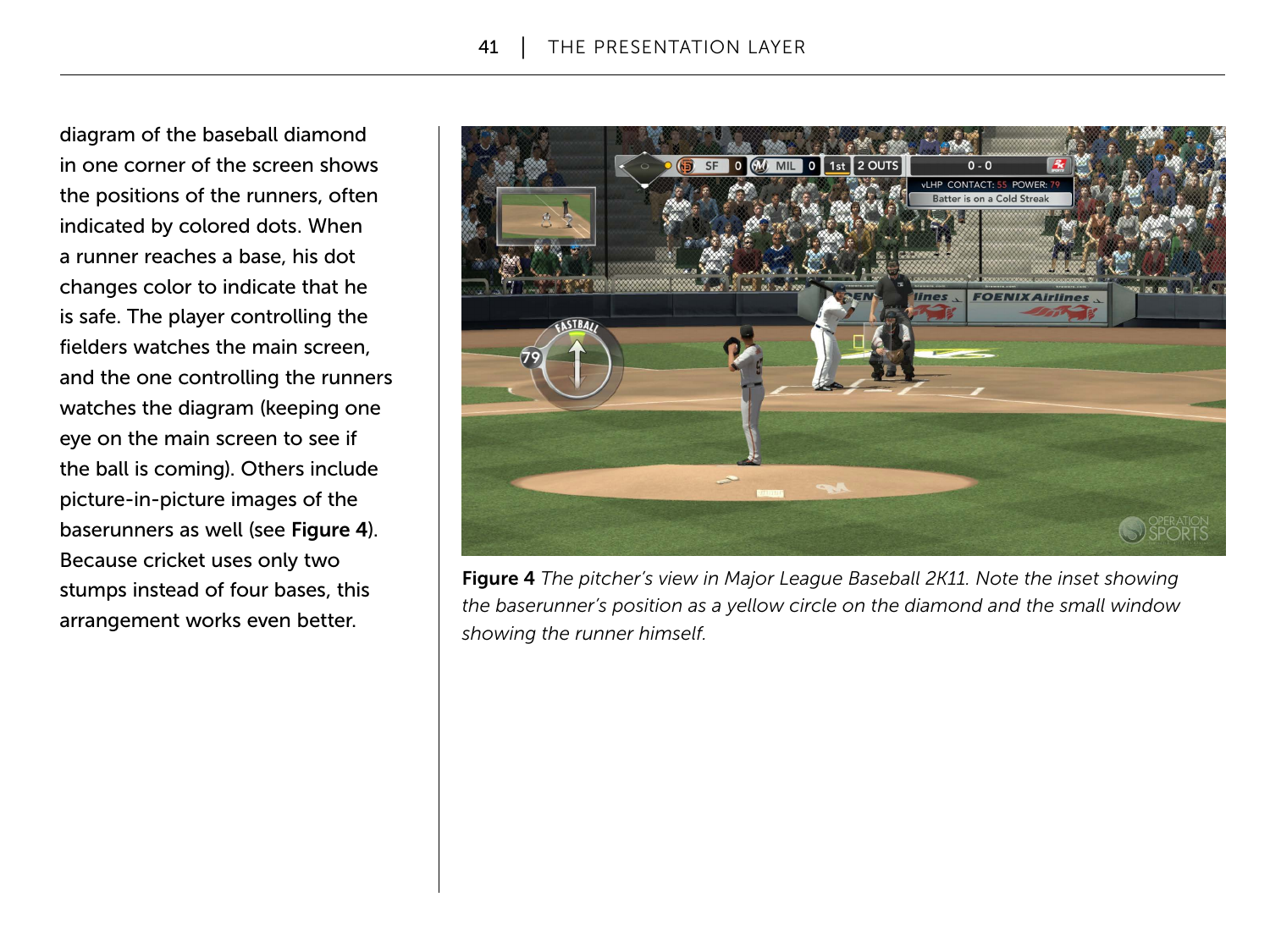# <span id="page-11-0"></span>**[User Interface Design](#page-4-0)**

In most other genres, the controls work the same way in most situations, and if their functions change, they do so only in response to explicit actions by the player. Sports games are unusual in this regard; the user interface changes on a second-by-second basis, depending on conditions in the match itself. American football is a particularly complex example. On each play, the player on offense selects the formation and play to run; calls signals and makes adjustments at the line of scrimmage; and then takes the snap and either hands off the ball, passes it, or runs with it himself. If he passes it, control switches to the receiver and a whole series of new options for running, jumping, diving, and dodging defenders comes into play. Each of these different states requires that certain moves or choices be assigned to buttons on the controller, and these assignments change rapidly as play progresses.

#### TIP:

Be forgiving. The Nintendo Wii owes its huge success to the fact that inexperienced players can pick up the *Wii Sports* game and have a good time. Wisely, Nintendo adjusted the game so that even poor players can hit a fastball or bowl a strike now and then.

### **Input Devices**

The hardest thing about sports game UI design is that you have to map athletic activities—complex motions of the whole human body—onto a game machine's input device, which until recently was typically a handheld controller with joysticks and binary buttons. Of all the genres of game, the motion-sensing features of the Wii controller, controller-free Kinect, and PlayStation Move (and other new devices) have had the biggest effect on sports games. Now players can swing virtual bats and golf clubs, bowl balls, jump, lean, and do all sorts of other physical activities by enacting the motion in real life. Sports games appeal to players of all ages, so try to be inclusive—if your game requires the reflexes of a teenager, you will limit your market unnecessarily.

Think about what kinds of things the player will want to do at each stage of the game and how best to make them available. Whenever possible, make sure that similar actions in different modes use the same buttons; for example, if the athlete can jump in both offensive and defensive modes, assign *jump* to the same button in both cases.